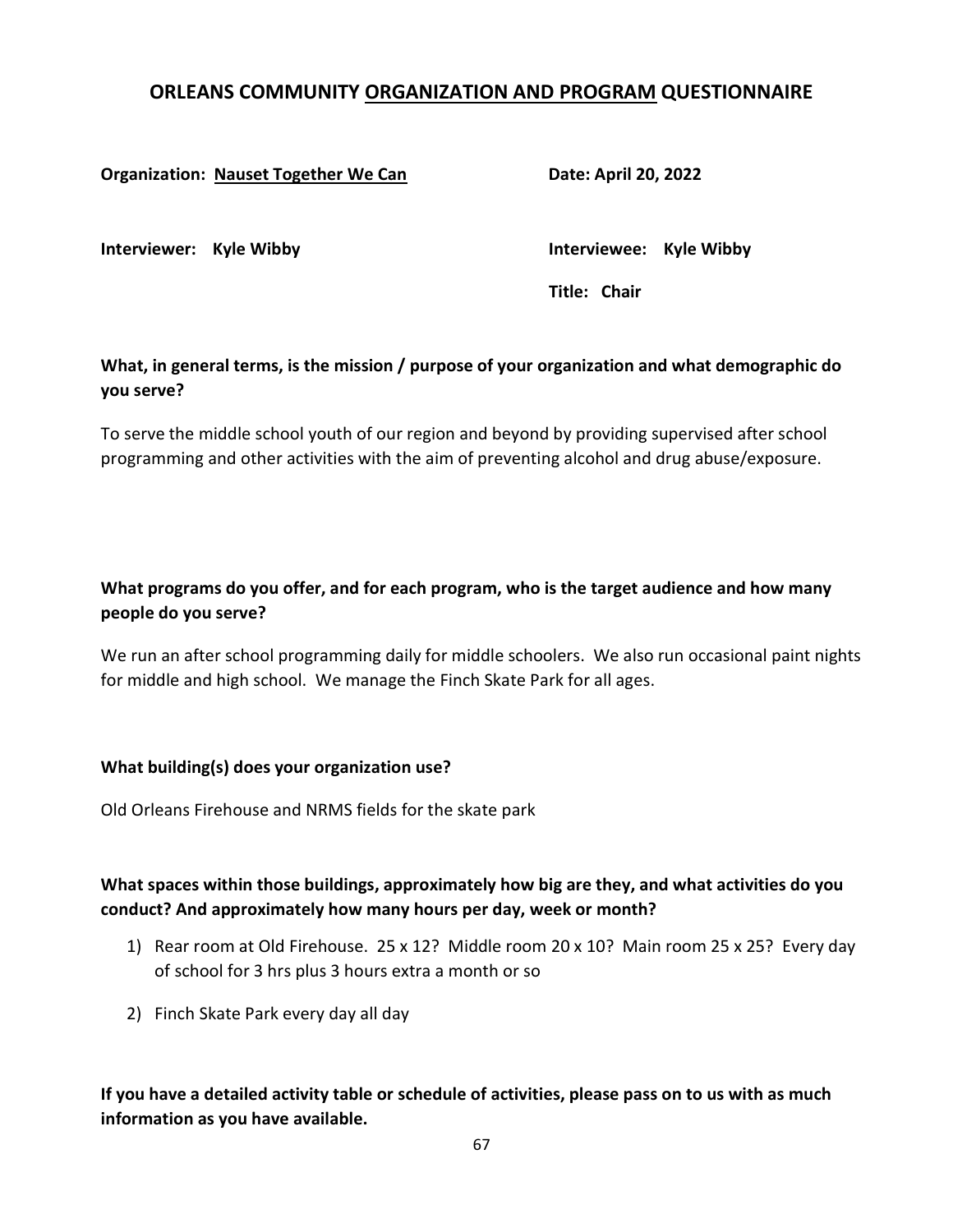### For each program, could attendance be expanded if you had additional space or a different location? Do you have plans to grow – and what is limiting that growth?

In the past (pre-COVID) we frequently maxed out our capacity. If the kids find the program again, we could always use more space. More space would also allow us to offer different attractions for our service area.

Do the facilities you use meet your needs, and if not, how would you improved them? This might mean improving the spaces you use, or having a different site in a different kind of building.

The space meets our basic needs. They could be more open and larger. The space could be more well organized.

#### Have you seen buildings or facilities in other towns that have features that you like?

Harwich Community Center has a dedicated game room and a gym which would be useful to our program, plus outdoor sports fields. The proximity to school and town center are key.

Would a new Orleans Community Center, with spaces that you share with other organizations, and with support spaces like a front office, lobby, lounge, café, etc. be better for you and your mission?

Yes.

# If so, would you need dedicated space – storage, offices etc. – or would it be enough to have a space that you utilize on a scheduled basis? What kind of spaces would you need for what programs?

If there was a dedicated hang out space that could be used for our program during our current operational hours that would be great. We can't set up and take down a drop in center on the daily. The kids need a constant for a drop in center to work. We can share space but would need exclusive access for the after school portion.